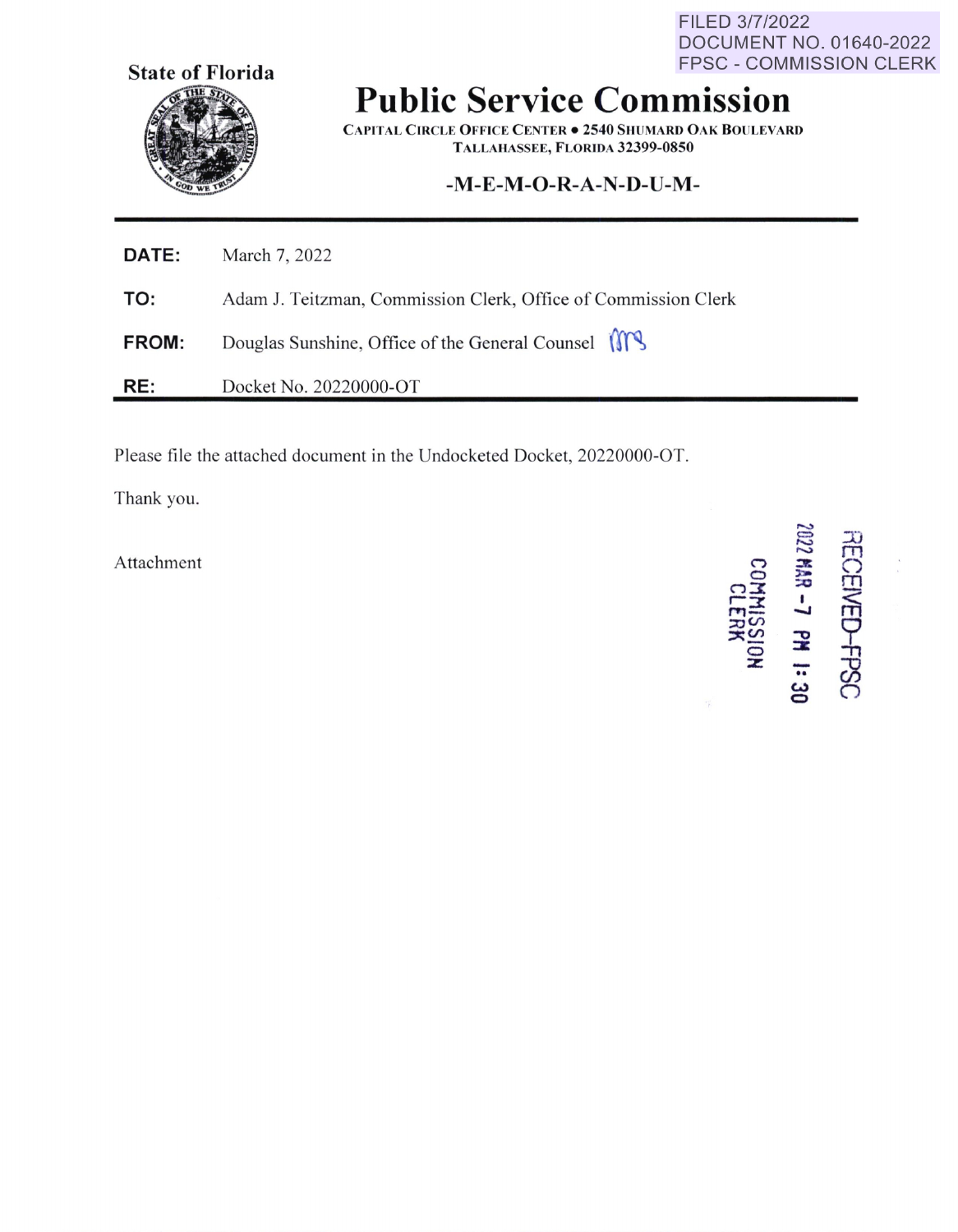COMMlSSIONERS: ANDREW GILES FAY, CHAIRMAN ART GRAHAM GARY F. CLARK **MIKE LA ROSA** GABRIELLA PASSIOOMO

## **STATE OF FLORIDA**



KEITH C. HETRICK **GENERAL COUNSEL** (850) 4 13-6 199

## **Public Service Commission**

March 7, 2022

Jamie L. Jackson Joint Administrative Procedures Committee Room 680, Pepper Building 111 W. Madison Street Tallahassee, Florida 32399-1400 japc@leg.state.fl.us

**VIA E-MAIL** 

Re: Existing Rule Review, Public Service Commission Rules 25-30.415, .431 , .434, and .458

Dear Ms. Jackson:

This letter responds to your letter of December 9, 2021 , concerning the above-referenced rules.

Your comments and our response for each of the rules are as follows:

**25-30.415(1):** Please review and advise as to the necessity of this rule subsection as it appears to restate what is contained in section  $367.081(4)(f)$ , F.S.

**Response:** Commission staff has reviewed this rule and determined that this rule may be repealed as unnecessary. Staff anticipates that rulemaking will be initiated in the next few months to repeal the rule.

**25-30.415(2):** This subsection sets forth that the Commission "may consider generally accepted financial models." It is unclear how the Commission defines generally accepted financial models. *See* §  $120.52(8)(d)$ , Fla. Stat. (2021). Please review and advise.

**Response:** Commission staff has reviewed this rule and determined that this rule may be repealed as unnecessary. Staff anticipates that rulemaking will be initiated in the next few months to repeal the rule.

 $25-30.431(1)$ ,  $(2)(a)^1$ : The references to the 1999 version of the Florida Statutes should be removed.

**CAPITAL C IRCLE OFFICE CENTER • 2540 SHUMARD OAK BOULEVARD• TALLAHASSEE, FL 32399-0850**  An Affirmative Acrion / Equal Opportunity Employer

<sup>1</sup>Youe letter references 25-30.424; it appears that the rule you are commenting on is 25-30.431.